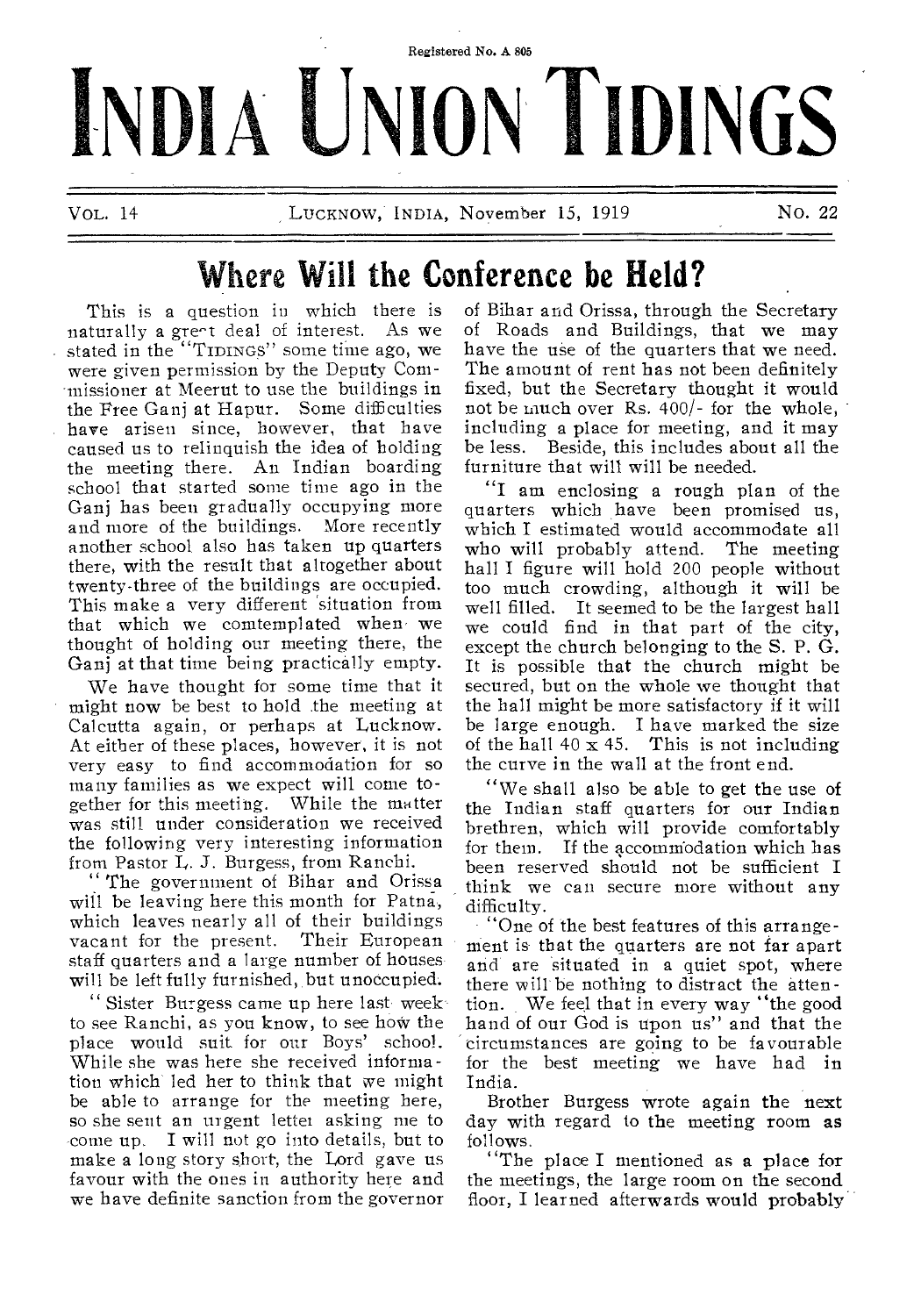not answer the purpose, but the executive Engineer is quite certain that we can get the use of a large shamiana or tent from the deputy magistrate, which would probably be better in some ways than a hall. If the shamiana should not be available, the Executive Engineer would help us put up a temporary structure for the meetings, with a tile roof probaby so there would not be any difficulty in that respect. The S. P. G. church room is not nearly large enough, so I didn't try to get it."

Ranchi stands at an elevation of about 2300 feet, and is the summer station of the<br>Government of Bihar and Orissa. The Government of Bihar and Orissa. plans of the buildings offered for our use show that there are ten bungalows, each of which would accomodate four families. There is also a large two-storied building,

on the ground floor of which is the hall Brother Burgess speaks of, and five other rooms. Upstairs there is sufficient accommodation for another six families.

The writer is expecting to leave Lucknow on the 16th of November to meet Brother Burgess at Ranchi, so that we can study the situation together, and see what arrangements will be necessary to ensure the success of the meeting if it should be held there. It certainly seems that the Lord's hand is to be seen in this very execptional opportunity for the gathering of our conference delegates into one quiet place, where we can give undivided attention to seeking the Lord together. studying his Word, and planning for the advancement of his work.

W. W. FLETCHER.

# **The Future of Our English School**

In our plans for the re-establishment of our English school we thought for some time of purchasing a property that had already been developed for school purposes, if we could find something suitable. One or two school properties were offered us at Mussoorie, for either of which a big price was being asked. In both instances, however. the buildings were very old and poorly lighted.

Sometime ago Sister Keelan offered to sell us her property on the Vincent Hill Road, Mussoorie. After some months careful consideration our Union Mission Committee decided to accept Sister Keelan's offer, and the purchase has now been made.

The land purchased consists of more than 46 acres, contains a number of very fine building sites, and offers exceptional possibilities for the development of gardens and<br>exercise grounds. There are no buildings There are no buildings. on the site. The property is approached by a good rickshaw road, which reaches the Mall just opposite the library, a distance of about two miles. Along this road only bungalows of the better class are seen, and very few even of these. It is rather an isolated locality, which will be a great advantage for a school such as the brethren have in mind. There will be no bazaars or crowded quarters to pass through, such as have proved a handicap to the school in its present location.

The new property is delightfully situatey for beauty of view, and all the sites that can be used for buildings or grounds get the benefit of the sunshine both morning and afternoon. The municipal water and electricity services will be available. The new motor road under construction from Rajpur to Mussoorie skirts the lower boundaries of the estate. So far as the writer knows all of our people who have seen this property are highly pleased with it, and are thankful that the Lord has made it possible for it to be secured. It will certainly be a valuable asset in the future development of our school work.

The Union Mission Committee has very definite plans for the provision of buildings, and other needed facilities. Of these plans I cannot now speak in detail ; but will hope to set them before our people more fully at a later date. The brethren see a very large and successful future before this school work, and are planning accordingly. We know that the school has had many a struggle in the past, and some may be a little sceptical as to the outcome of the present move for its re-establishment. But those who know the history of our schools and colleges in other countries are aware that most of them bad for many years to struggle for an existence, with meagre facilities, and many many difficulties with which to contend. Our people nevertheless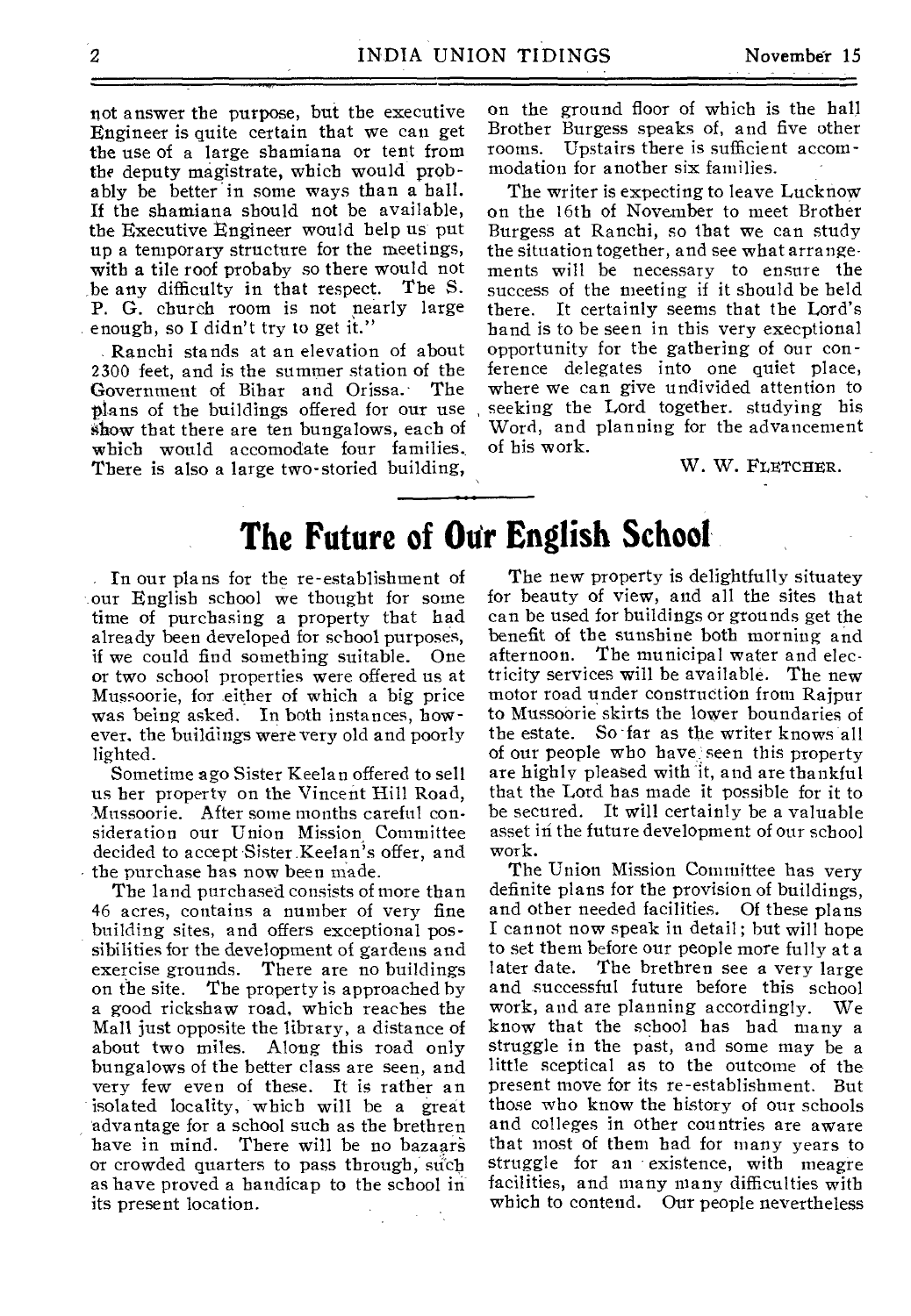held on to the great purpose of developing institutions where our young people could be trained for service in the Message; they persevered in spite of the difficulties and disappointments, and now in many lands our training schools have become a great and invaluable source of strength to the The same will be our experience in India.

The young people from our English churches must play a great part in the future history of the work in this country, and we must persevere in our efforts to make our school an efficient factor in training them for service.

We have confidence that it is God's purpose that this school work should succeed, and believe we have reached the time when the larger future of the institution is going to open up much more rapidly than many expect.

The making of roads into the new estate, the preparation of building sites, etc., is to be proceeded with immediately. We hope that buildings will be erected so that the school will be able to move into its new quarters some time during 1920.

The question of the provision of an increased faculty for the next school year has been given much consideration. Sister O'Connor has carried on the work this year under great difficulties because we have not been able to obtain the full number of experienced teachers needed. We appreciate Sister O'Connor's loyal and selfdenying efforts for the welfare of the school under these perplexing conditions.

In planning for an increased teaching staff for the next school year, the committee has becided on the appointment of Brother L. A. Semmens as principal. Brother and Sister Semmens have had experience in our school work in America, and are deeply interested in the work that has been assigned them. Brother Semmens has the interest of our young people greatly at heart, and we believe that his labours among them in the school will be very fruitful. We are also planning for the addition of other teachers of experience.

We ask for the sympathetic co-operation of all our people in the effort to place the school work on greater vantage ground, and for the prayers of all for its true success.

W. W. FLETCHER.

## **Notes from the Mail Bag C. W. Flaiz**

"I have been looking over the correspondence that you forwarded to me, and assure you that I will be glad to do everything that I can for India. I have visited practically all of the Orient, and my observation leads me to believe that India is a neglected field. Far more should be done for India than has been done, and I will be glad to urge this upon the General Conference. I feel a deeper interest than ever before, and I hope that we can round up some good material for the missions.

As soon as I can get caught up with my work I shall be glad to write you of my trip after leaving India, and also the prospects for men and means."

#### **H. A. Skinner**

"Am glad to be able to tell you that Brother Pu Nyu and I are getting along nicely here. Of course our work up to the present time has been chiefly for the educated natives, and among these we have six persons whom we have reason to believe<br>are really interested. Three Burmans, two are really interested. Indians and one Karen. Two of these men are school teachers. I seem to be making a little headway with the language and hope to be able to preach soon. I long for the time to come when I shall be able to converse with the Burmese people just like one of themselves."

#### **Sister E. E. Bruce**

"Last Sabbath one of my readers was baptized. She is a very substantial person, and has accepted the Spirit of Prophecy with a great deal of joy. I shall have another lady for baptism when Pastor Hubley gets home. I am working on my outlines for the Young Peoples' work at the meeting. If you have any suggestions I should be glad to have them."

#### **• H. C. Menkel**

"You will recall my telling you of a young man, who had begun to observe Sabbath and was to begin work with Grace Bros. of Calcutta, when demobilized. We have just received a telegram from him stating that his request for Sabbath has been granted by the head of his firm. This is another very interesting evidence of providential leading in our Simla experience, and gives added courage."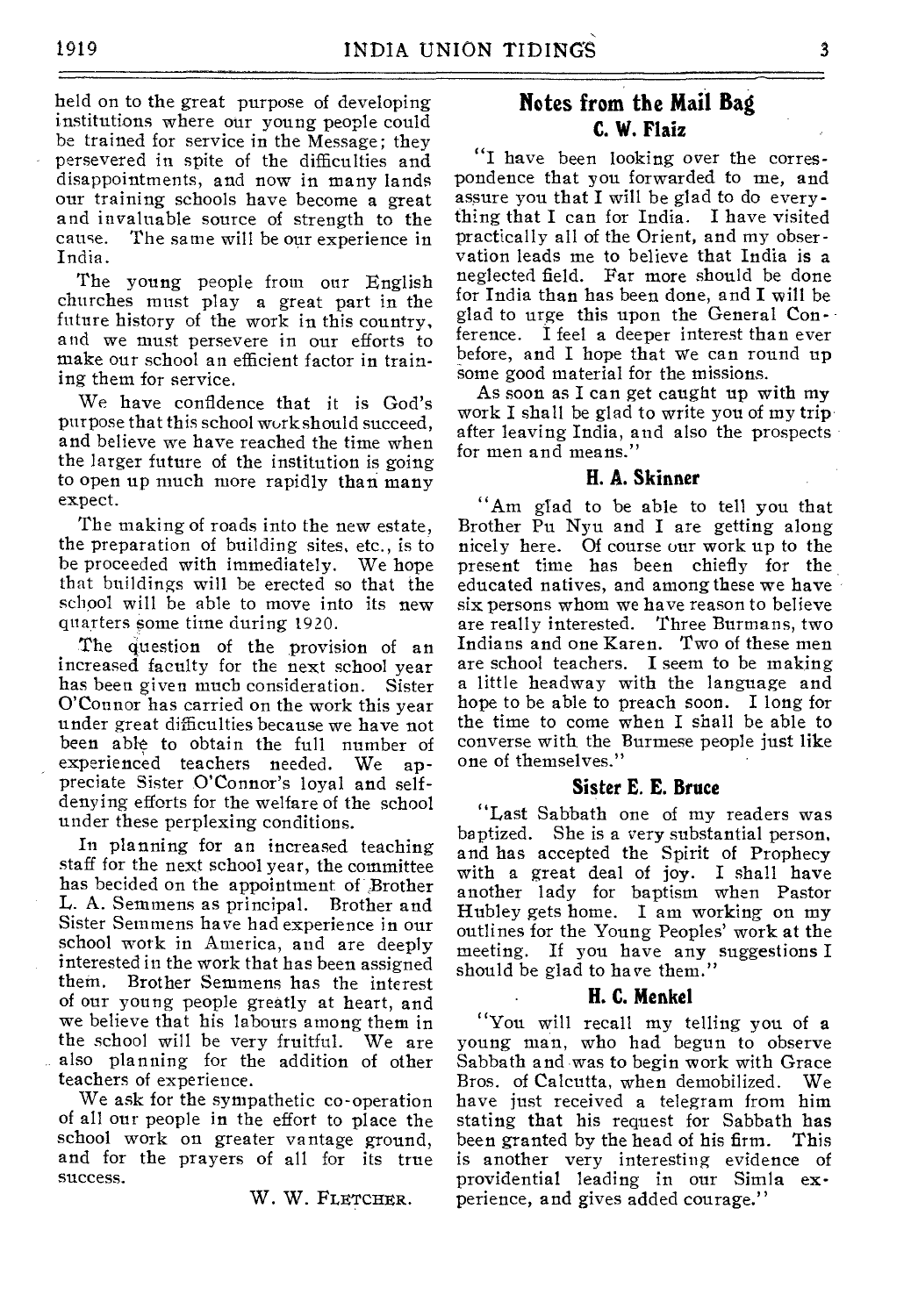## **W. H. Stevens**

"I felt very much concerned and sad at the thought, that among the 40 villages where we have work (in East Bengal), there was not, as far as I could ascertain,<br>one of our people's houses left. All of the one of our people's houses left. churches were damaged, and two absolutely<br>destroyed. The ones that were not very The ones that were not very much damaged are to he repaired as best the brethren can do, while the Gopalganj church and one of the other buildings will have to wait until our Committee meets to decide what we can do. We are very thank ful, however, that none of our people lost their lives, and none were seriously injured. This experience should certainly serve as a warning, and prepare the people for the greater and more dreadful catastrophes<br>which are soon to be seen in the earth. As which are soon to be seen in the earth. I walked through the broken and scattered houses in Gopalganj I thought of Sister White's words, "The Judgments of God are already in the land."

I went over to Borashi to see the people there, and the old leper Brother (healed in answer to prayer many years ago), had a very interesting story to relate. His house was blown away: but he sat upon his bed and prayed that God might save him. Timber fell all around him; but he was not even scratched. Although he sat there all night drenched to the skin he was not cold, not did he suffer from any after effects, while others suffered much from the cold. It did me a great deal of good to listen to the old saint's testimony to the keeping power of his God."

#### **H. J. Jewell**

Brother Jewell, who intends to engage in self-supporting work along medical missionary lines, writes from Ootacamund as follows:—"For several reasons I have decided to go on to Colombo. I was not decided as to which place I would *go* when I left Simla, but I *know* what Colombo and Ceylon are, and since I have now seen Ootacamund I am sure I can do a better work in Colombo. There has been little or no work done in Ceylon and I am sure in that great island of four million souls, and especially as it is a great commercial centre, a bright prospect lies before us. I understand Brother Comer is going there, and I will be glad to help him in any way I can."

## **W. H. Smith**

"At present I am canvassing Yorkshire with "Daniel and Revelation", a pretty hard book, and by God's gracious blessing am doing fairly well. My health is sple ndid now and I am gaining some real good experiences. I took the Sunday night service here (Leeds) yesterday, and we had a splendid meeting.

"The work is going very fast here in England. In Manchester 90 were baptized as the result of one single effort. Sister Smith is doing well and wishes to be remembered to all."

#### **G. A. Hamilton**

"After church last night a group of young men from the Presbyterian Church came and asked me to conduct a little class each Sunday evening following the preaching service for them, and to give them the privilege of asking questions. You can<br>imagine I was very glad to consent. They imagine I was very glad to consent. wanted a study at once, and got their Bibles and kept me two hours before letting me. go home. They are South Indians; but speak English very well. Our Sunday evening attendance is building up again.

"We were so pleased to meet in church last night a fine young man who is just home from England. He went there with the Rangoon Brigade. He and his brother are deeply interested in the Message. He has attended meetings regularly in the past and went away in July to England. It was good to see him back in our church as soon as he returned. So there is still another hopeful case. We have more than People, are waiting for us to call on them. We are hoping to have a baptismal service soon. Twelve or fifteen are just on the border line,"

#### **R. A. Beckner**

At Ngapyugale, near Thonze there are two persons who have been waiting some time for baptism, the wife and father of the man whom Brother Hamilton baptised there about six or seven months ago. A family of four about five miles from here are waiting now for baptism. They wanted to be baptised when Brother Fulton was here but had not fully brought the whole family into line on the tobacco question. Now they have had none of the weed in the house for about six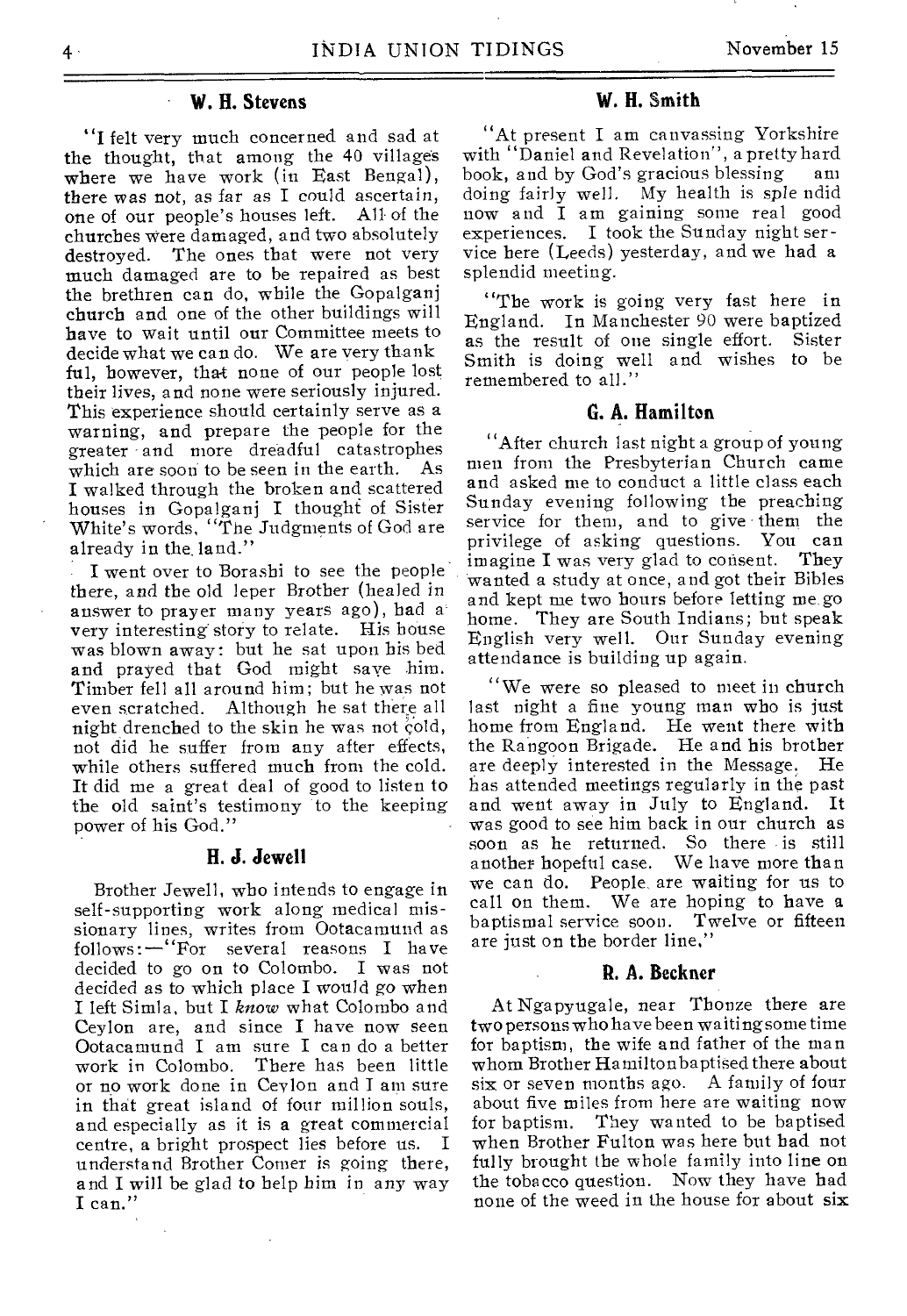weeks. The father is a very earnest man. They will likely be baptised before we come to India. Others of their relatives and neighbours are much interested, so we may have more to report later.

"Two pastors of the Free Mission( Baptist) are keeping the Sabbath and teaching it to their people about fifteen miles south of here. I hope to get out to see them before coming to meeting. I wish I had five good Burmese and Karen men to work here now. There are several openings for each of them."

#### W. H. McHenry

"I have just purchased a small tent to use in our evangelistic work. I am planning to have my family with me more than formerly. I think that it will be better for them than staying here in the dusty native city. Too, it will afford Sister McHenry a better opportunity to present the message to the women. We want to make one trip out before the conference if we can."

#### C. C. Crisler

#### Secretary, Far Eastern Division.

"We read with great interest the reports of progress in the India Union. Evidently you have turned the corner and are now on a road that promises more rapid progress. We rejoice in the large numbers of additions in your members from quarter to quarter. Surely the Lord is blessing richly.

#### Scottish Mission Industries Co., Ltd.

"As I am daily receiving numerous enquiries from Missionaries as to when a new edition of the Protestant Missionary Directory will be issued, I will thank you to intimate in your paper that one is now in course of preparation and will be ready in January, 1920."

## G. S. Joseph.

#### General Agent, Australasia.

"We are very pleased to know that you are planning to do something with English books in India. From what I know of the field, I feel confident that quite a large business could be done. I hope that it will be possible to send the three men you have asked for. At the Union Conferences Council next month this matter will receive attention. We will be very pleased at any time to send you the very best men we have available.

"If the brethren feel clear regarding the men that I have suggested, I think it would be possible for them to leave by the boat leaving, for one of the Indian ports sometime in October.

"I note what you say regarding the change in the name of your Tract Society. I like the new name and think it is a real good plan to let the people know who we are."

#### A. H. Williams

Pastor Williams writes from Mussoorie that no time is being lost in starting work in the opening up of the new property that has been purchased as a site for our English school. It is necessary that the work of road making and the preparation of the building sites be taken in hard at once, for blasting operations are not allowed later than the first of March. The contractors estimate that they can finish the road from the public road down to the main building level in two and a half months.

It is said that the stone on the ground is suitable for lime burning, and as there is plenty of jungle wood available it is quite likely that lime can be burnt on the ground at considerable saving, seeing that a large quantity will be needed for the proposed buildings.

Two small cottages from our Annfield property will be removed to the new site at once. for use in connection with the work that is being done there.

## The Morning Watch: A Testimony.

I was much interested in Brother Fulton's suggestion concerning the Morning Watch and want to bear my personal testimony as to the value of committing these verses to<br>memory in the Vernacular. Ever since memory in the Vernacular. the first of last December when it was definitely decided that I was to return to India I have been learning these verses in Marathi. I write them in a little pocket memo-book morning by morning, and have them always with me. I have found it a wonderful help.

In the first place we are to teach the wonderful works of God in these various languages. Down here in Poona City I have attended many lectures, and have been impressed with the thought that it is a desirable thing in these Oriental languages to have the religious teacher quote from the Shastras from memory. In order not to interrupt the flow of thought it seems much more in harmony with the way it is done here not to have to stop and turn up chapter and verse.

We must further learn to think in these<br>languages. Now the Bible thoughts are Now the Bible thoughts are familiar to us. By fixing the idiomatic way in which these familiar subjects are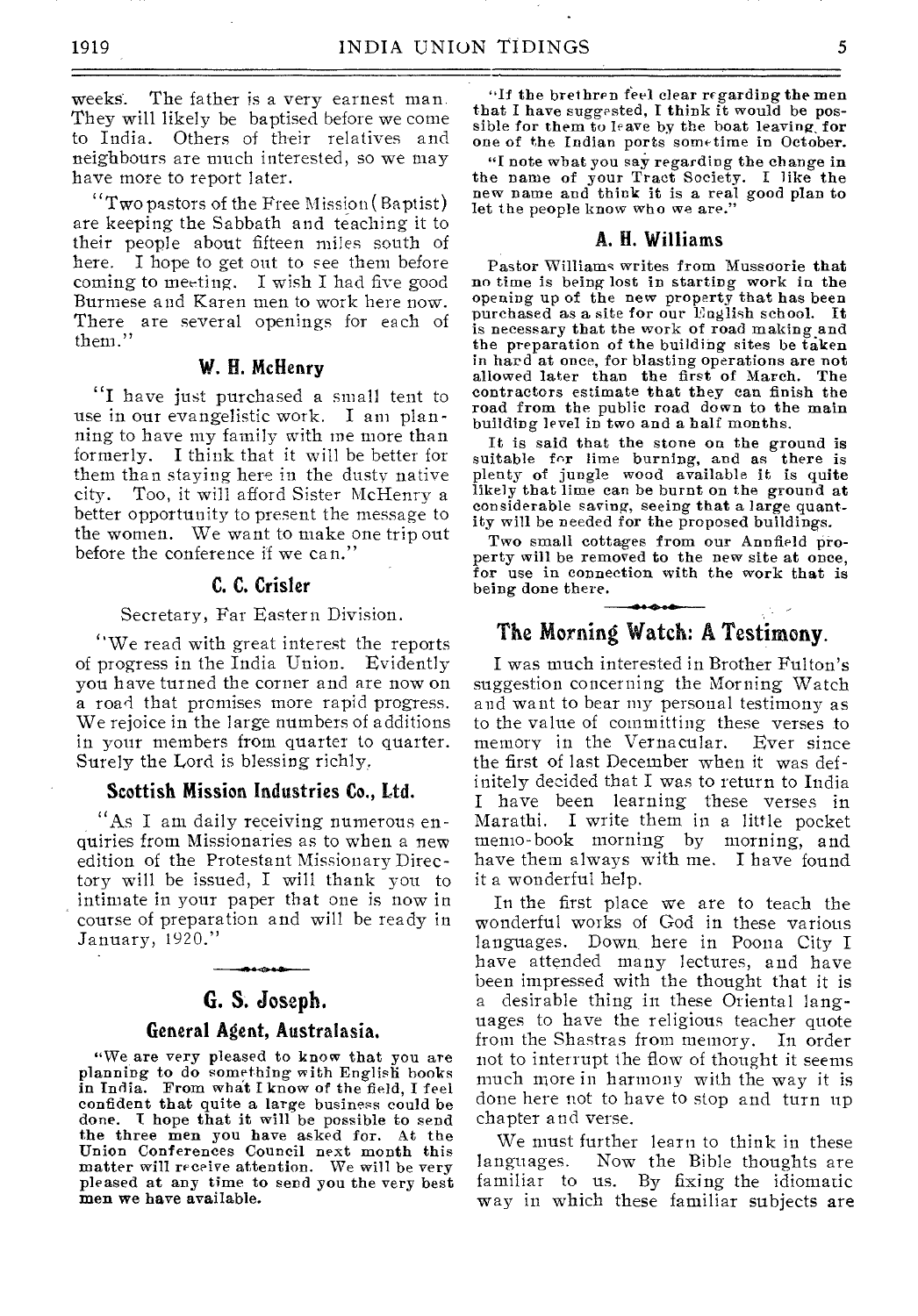expressed it is surprising how soon the mind begins to adopt the Oriental way of thinking.

It is wonderful how many verses we can fix in the 'mind by forming this regular habit. It is no small satisfaction to be able to repeat entire chapters in Marathi, such as John 17; I Cor 13; Rom 12; as well as other precious portions such as Matt. 5;1-22; Eph. 6:10-18;3:14-2i, and many others that have already come in this year's Course.

Lastly, we must learn to commune with God in these languages which we must make our own familiar languages, if we are really to help these people. No better way to learn this can be found than the adoption of this habit of learning these verses in the Vernacular. When walking by the way, or sitting in the train, or resting by the wayside, if our minds are stored with these precious promises, we will never be alone.

GEO. F. ENOCH.

## **Collector's Cards for the 1919-20 Harvest Ingathering Campaign.**

A new plan has been laid in connection with this year's Harvest Ingathering Campaign in the matter of giving receipts for the amounts collected. That the plan may be clear, we explain that in place of "Collector's Cards" and a list of contributors on one card, Coupon Receipt Books in the following denominations have been issued: Rupees One, Five, Ten, Twenty-five, Fifty, and One Hundred. The first three, One, Five and Ten, are in separate books of ten coupons each; the last three in one book, containing two One Hundred, three Fifty, and five Twenty-five Rupee coupons. They are printed to read, No............. ...................19...... Harvest Ingathering for Missions, 1949-20, *Rupees Twenty-five.* Collector for the I. U. M. of Seventh-day Adventists.

One book of each should be carried by the Collector, and a signed coupon placed in the hands of the donor, the stub opposite being filled out with the number and name of the person from whom the collection is made.

These Coupon Receipt Books have already been sent to the leaders in the various missions, and we trust that they will as quickly as possible see that their section is organized, the receipt books placed in the hands of responsible collectors, and the Harvest Ingathering pressed till the goals are reached, be that soon or late.

Collectors Cards of the usual form are also being prepared and will be sent out in the course of a few days so that those who prefer to use them will have them at hand.

S. A. WELLMAN.

## **Is It Possible.**

Not long since the writer, in looking over a trade journal came upon the following quotation : *"The only difference between the difficult and the impossible is that the impossible takes a little more time.*" appealed to me that here is a lesson for all of us, and that it might be well applied to any doubts we might have in connection with the coming Harvest Ingathering Campaign.

To many of us the thought is sure to come that so large a goal as has been set is<br> *imbossible* of attainment in our field. But *impossible* of attainment in our field. let us remember that, even though it takes a little more time", the seemingly impossible is only a difficult problem to be solved, for so even the world regards it; and if we press forward, knowing that " with God all things are possible", nothing impossible, the battle is already won at the very beginning.

S. A. WELLMAN.

## **Ways in Which You Can Help the Harvest Ingathering.**

 $- 0.0000$ 

There are some among our workers and believers who will not be able to go out dersonally and solict, yet there is no reason why they too should not have a part in the Harvest Ingathering. This is suggested in a recent lettter from one of the first to report results in this year's collection. Miss Manson reports, "I have collected Rs. 87/ up here just writing to my various patients. Am hoping to get some more before I go down." She has done this by correspondence with patients whom she has treated this year. Why would it not be possible for others among our workers, and among our European Church members to take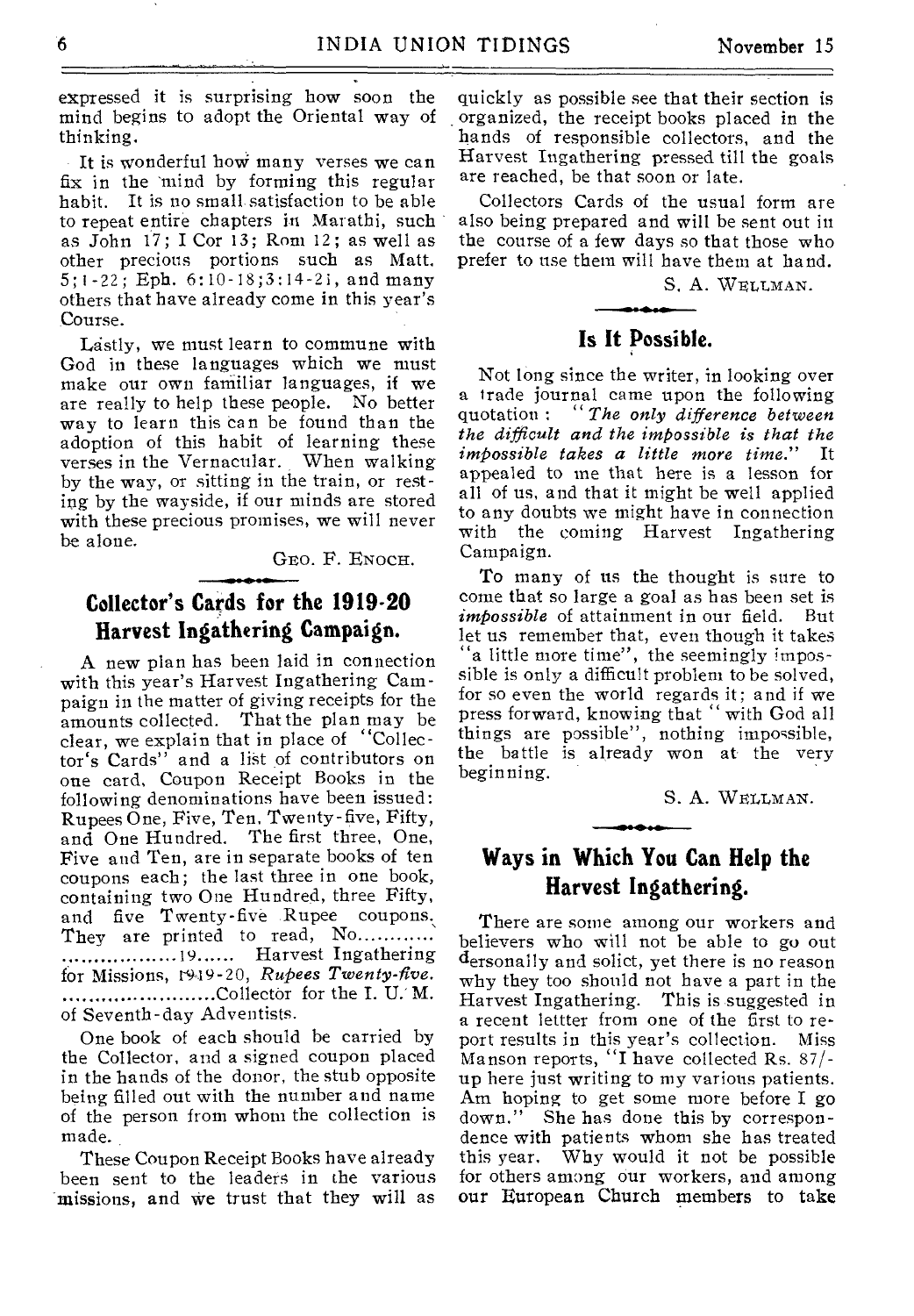this up with their friends, acquaintances, and tradesmen, and see if they too would not find in it a way to do their bit in the Campaign.

#### **The General Meeting**

Members of our English churches who wish to attend the Be-ennial Conference should not fail to send word promptly to the Union Mission office so that accomodation may be arranged for them. Such communications should be addressed to the union mission treasurer. The meeting is to be held from the 25th of December to the 4th of January.

Our English churches in India are at a great disadvantage in not having the benefits of the camp-meetings that are held in western countries. Many of the blessings of the carnpmeeting will be experienced, we hope, at the conference, and we shall be glad to see many of our Sabbath-keepers in attendance. It is a great privilege to come aside from the world for a time for special communion with the Lord, and for the contemplation of spritual things.

"Our campmeetings......are to promote<br>iritual life among our own people. The spiritual life among our own people. The world in its wisdom knows not God. The world in its wisdom knows not God. world cannot see the beauty, the loveliness, the goodness, the holiness of divine truth. And in order that men may understand this, there must be 'a channel through which it shall come to the world. The church has been constituted that channel. Christ reveals himse f to us, that we may reveal him to others." — *Testimonies, Volume 6, Page 32.* 

Reports from the Union Conference Council recently held in Australia show that very large developments are taking place in connection with the health food work there. Brother G. S. Fisher, who has been in charge of that branch of the work for years, is returning from a visit to America and Great Britain, where he has been in quest of machinery and information, and is now to devote his whole time to the manufacture of the foods, in the endeavour to meet the demand being made for them. Several other men of experience are being called in to look after other phases of the food work, as it is found that only by a much stronger organisation can the growing business be efficiently cared for. The brethren are trying to make this work a real missionary agency in bringing the truth before others, a means of employment to many Sabbath-keepers, and a means of financial help to our schools and sanitariums. This line of work might be made the means of accomplishing the same ends in India.

Pastor G. G. Lowry has been visiting the Telugu field, and returned in Bangalore last week.

We regret to state that word has reached us of the death of Brother Tornblad, of Burma.

Pastors Fulton and Blue left Lucknow on the twelth for a visit to our stations at Najibabad, and Chelusain, (Garhwal).

Brother M. M. Mattison writes of his safe arrival with nis family at Boston on the 23rd of September, all being well and having had a pleasant voyage.

Do you use a club of the American " Signs cf the Times" for missionary work among ycur English<br>speaking neighbours? The "Signs" is a wonderfully interesting paper and one of the most effectual agencies we have for spreading a knowledge of the truth. No Seventh-day Adventist should neglect to do personal work for others The "Signs" will help you do something definitely and regularly for these with whom you come in contact. If taken in clubs of six or more the rate is one anna per copy per week, postage free. Order from the Lucknow cffice.

#### — Subscribe Now —

Are you a subscriber for the INDIA UNION TIDINGS? If not, subscribe now. The TIDINGS will bring you fortnightly news of the progress of the work, in this country. The subscription rate is Re. 1-8 per annum.

#### **Harvest Ingathering Campaign, 1919-20.**

Report of Progress.

Nov. 12, 1919.

| Bengal.—                  |     |       |
|---------------------------|-----|-------|
| No Copies Ordered         |     | 700   |
| Amount Collected to Date, | Rs. | 100   |
| $Burma -$                 |     |       |
| No Copies Ordered,        |     | 500   |
| Amount Collected to Date. |     | nil.  |
| Bombay Pres. Mission.     |     |       |
| No. Copies Ordered,       |     | 500   |
| Amount Collected to Date, |     | nil.  |
| South India.              |     |       |
| No. Copies Ordered,       |     | 500   |
| Amount Collected to Date, |     | nil.  |
| North India,              |     |       |
| No. Copies Ordered,       |     | 1,000 |
| Amount Collected to Date, | Rs. |       |

7